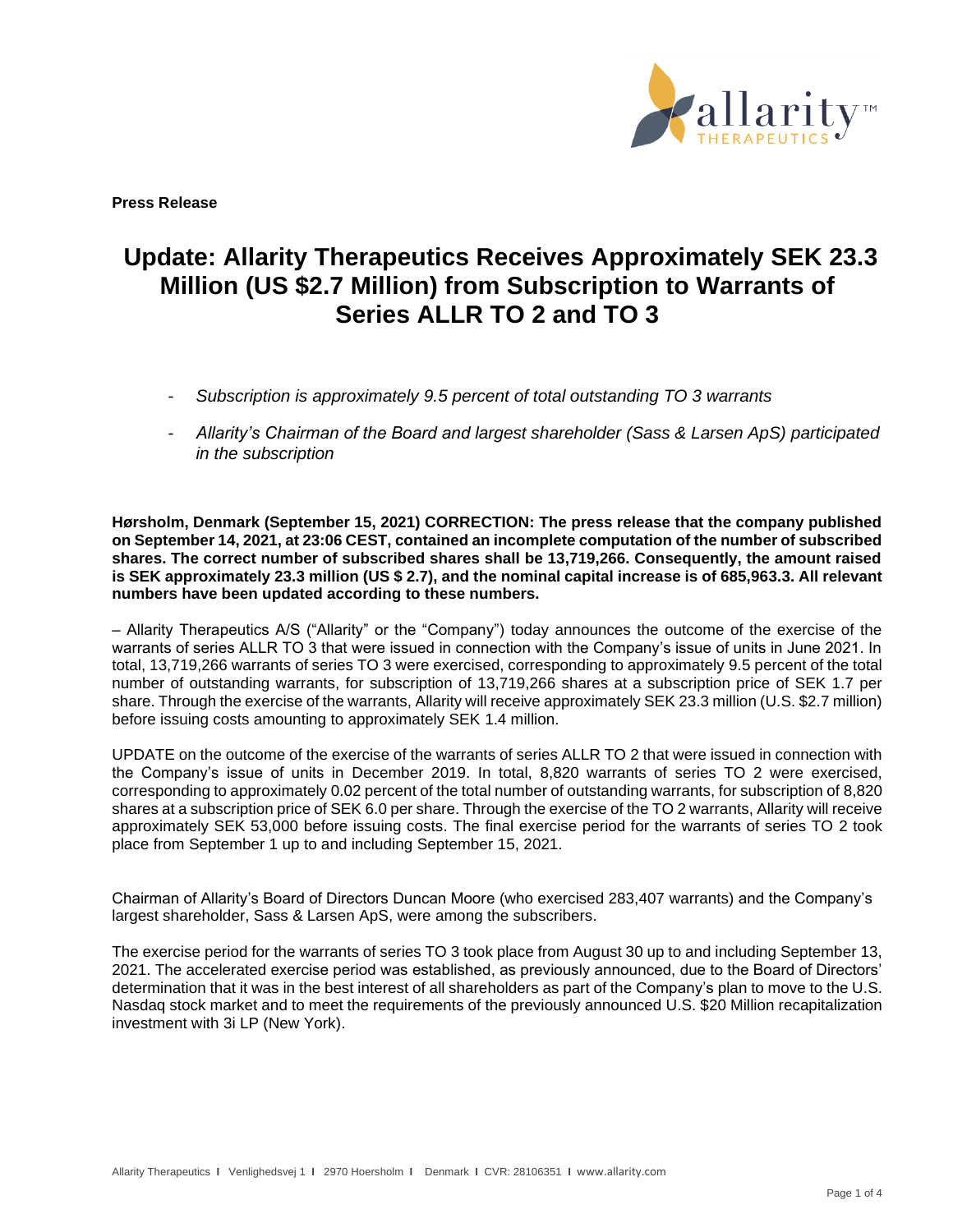Exercised warrants will be replaced with interim shares, pending registration with the Danish Business Authority. The interim shares are expected to be converted to shares within approximately two (2) weeks. Through the exercise, the number of shares in the Company increase from 390,063,114 shares to 403,791,200 shares, and the share capital increase by DKK 686.404,30, from DKK 19.503.155,70 to DKK 20,189,560,00.

# **About Allarity Therapeutics**

Allarity Therapeutics (Nasdaq First North Growth Market Stockholm: ALLR.ST) develops drugs for personalized treatment of cancer guided by its proprietary drug response predictor technology, the DRP® platform. The Company has a mature portfolio of six drug candidates, including compounds in the pre-registration stage. The product portfolio includes: stenoparib (2X-121), a PARP inhibitor in Phase 2 for ovarian cancer; dovitinib, a pan-TKI in post-Phase 3 for renal cell carcinoma; IXEMPRA® (Ixabepilone), a microtubulin inhibitor approved in the U.S. for the treatment of breast cancer; LiPlaCis®, a liposomal formulation of cisplatin in Phase 2 trials for breast and prostate cancer, currently being developed by Smerud Medical Research International; 2X-111, a liposomal formulation of doxorubicin under manufacturing for Phase 2 in breast cancer, currently being developed by Smerud Medical Research International; and Irofulven, a DNA damaging agent in Phase 2 for prostate cancer, currently being developed by Lantern Pharma, Inc.

# **About the Drug Response Predictor – DRP® Companion Diagnostic**

Allarity uses its drug specific DRP® to select those patients who, by the genetic signature of their cancer, are found to have a high likelihood of responding to the specific drug. By screening patients before treatment, the response rate can be significantly increased. The DRP® method builds on the comparison of sensitive vs. resistant human cancer cell lines, including genomic information from cell lines combined with clinical tumor biology and prior clinical trial outcomes. DRP® is based on messenger RNA from the patient's biopsies. DRP® has proven its ability to provide a statistically significant prediction of the clinical outcome from drug treatment in cancer patients in nearly 40 clinical studies that were examined, including an ongoing, prospective Phase 2 trial. The DRP® platform can be used in all cancer types and is patented for more than 70 anti-cancer drugs.

#### **Follow us on social media:**

Facebook: https://www.facebook.com/AllarityTx/ LinkedIn: https://www.linkedin.com/company/allaritytx/ Twitter: https://twitter.com/allaritytx

#### **Important Information About the Recapitalization Share Exchange and Where to Find It.**

This press release relates to a proposed Recapitalization transaction between Allarity Therapeutics, Inc., a Delaware corporation and a wholly owned subsidiary of Allarity Therapeutics A/S. A full description of the terms and conditions of the Plan of Reorganization and Asset Purchase Agreement constituting the recapitalization is provided in the registration statement on Form S-4 filed with the U.S. Securities and Exchange Commission (SEC) by Allarity Therapeutics, Inc., that includes a prospectus with respect to the securities to be issued in connection with the recapitalization, and information with respect to an extraordinary meeting of Allarity Therapeutics A/S shareholders to vote on the recapitalization and related transactions. **Allarity Therapeutics, Inc. and Allarity Therapeutics A/S urges its investors, shareholders and other interested persons to read the information statement and prospectus as well as other documents filed with the SEC because these documents will contain important information about Allarity Therapeutics, Inc., Allarity Therapeutics A/S, and the recapitalization transaction**. After the registration statement is declared effective, the definitive information statement and prospectus to be included in the registration statement will be distributed to shareholders of Allarity Therapeutics A/S, as of a record date to be established for voting on the proposed recapitalization and related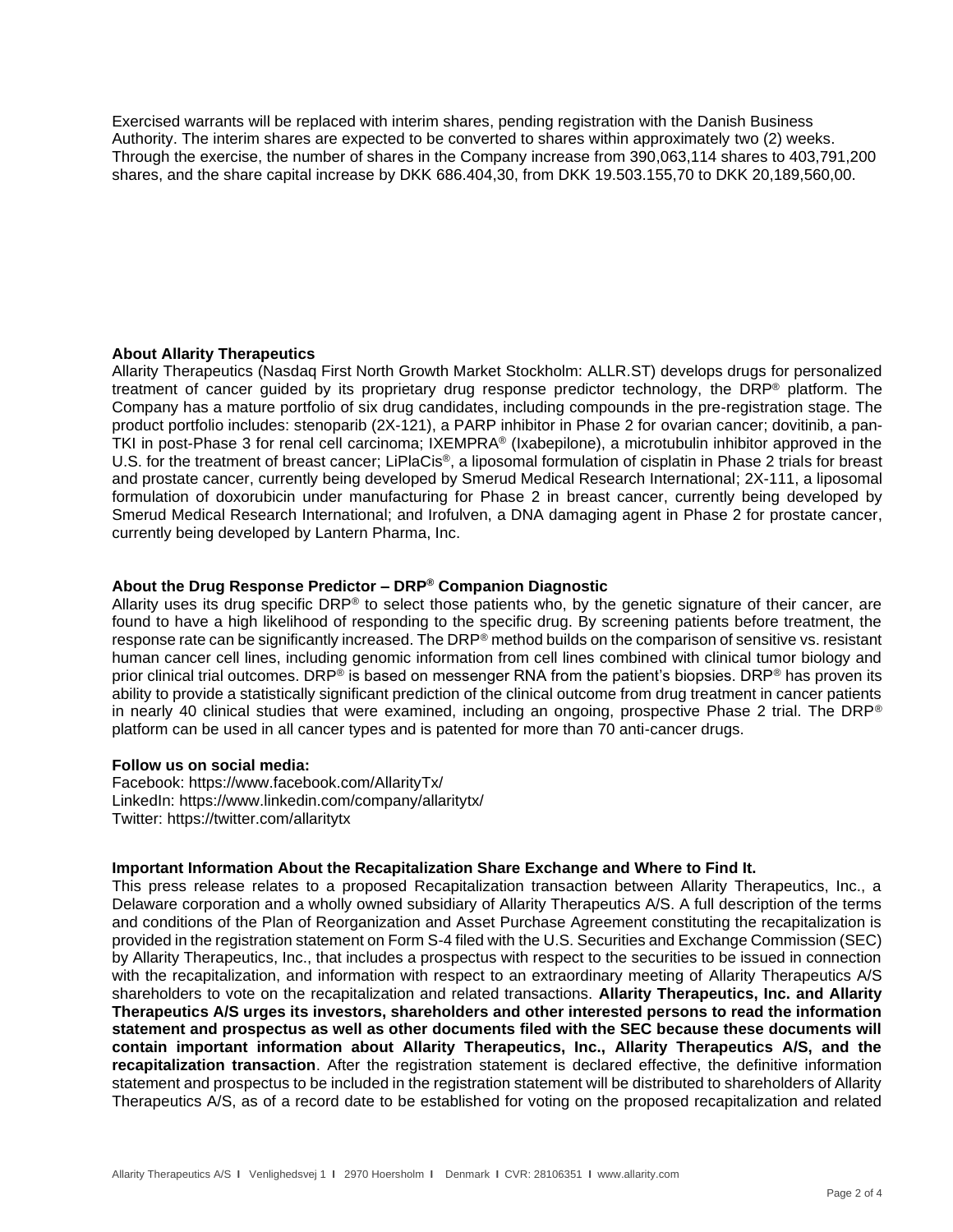transactions. Shareholders may obtain a copy of the Form S-4 registration statement, including the information statement and prospectus, and other documents filed with the SEC without charge, by directing a request to: Allarity Therapeutics A/S at Venlighedsej 1, 2970 Horsholm, Denmark. The preliminary and definitive information statement and prospectus included in the registration statement can also be obtained, without charge, at the SEC's website [\(www.sec.gov\)](http://www.sec.gov/).

## **Participation in the Solicitation**

Allarity Therapeutics, Inc., Allarity Therapeutics A/S, and their respective directors and executive officers may be deemed to be participants in the solicitation of proxies or consents from Allarity Therapeutics A/S shareholders in connection with the proposed transaction. A list of the names of the directors and executive officers of Allarity Therapeutics, Inc. and Allarity Therapeutics A/S and information regarding their interests in the recapitalization transaction is contained in the information statement and prospectus . You may obtain free copies of these documents as described in the preceding paragraph.

#### **Forward-Looking Statements**

This document contains certain forward-looking statements within the meaning of the federal securities laws with respect to the proposed transaction between Allarity Therapeutics, Inc. ("Allarity US") and Allarity Therapeutics A/S ("Allarity A/S"). These forward-looking statements generally are identified by the words "believe," "project," "expect," "anticipate," "estimate," "intend," "strategy," "future," "opportunity," "plan," "may," "should," "will," "would," "will be," "will continue," "will likely result," and similar expressions. Forward-looking statements are predictions, projections and other statements about future events that are based on current expectations and assumptions and, as a result, are subject to risks and uncertainties. Many factors could cause actual future events to differ materially from the forward-looking statements in this document, including but not limited to: (i) the risk that the transaction may not be completed in a timely manner or at all, which may adversely affect the price of Allarity A/S's securities, (ii) the failure to satisfy the conditions to the consummation of the transaction as contemplated in the Plan of Reorganization and Asset Acquisition Agreement (the "Recapitalization Agreement"), by the shareholders of Allarity A/S, the satisfaction of the conditions to the Recapitalization Agreement, including the listing of Allarity US common stock on the Nasdaq Stock Market and the receipt of certain governmental and regulatory approvals, (iii) the inability to complete the 3i Fund investment in connection with the transaction, (iv) the occurrence of any event, change or other circumstance that could give rise to the termination of the Recapitalization Agreement, (v) the effect of the announcement or pendency of the transaction on Allarity A/S business relationships, operating results and business generally, (vi) risks that the proposed transaction disrupts current plans and operations of Allarity A/S and potential difficulties in Allarity A/S employee retention as a result of the transaction, (vii) the outcome of any legal proceedings that may be instituted against Allarity A/S or against Allarity US related to the Recapitalization Agreement or the transaction, (viii) the ability to obtain the listing of Allarity US's securities on a national securities exchange, (ix) the price of Allarity US's securities may be volatile due to a variety of factors, including changes in the competitive and highly regulated industries in which Allarity US plans to operate or Allarity A/S operates, variations in operating performance across competitors, changes in laws and regulations affecting Allarity US's or Allarity A/S's business and changes in the combined capital structure, (x) the ability to implement business plans, forecasts, and other expectations after the completion of the transaction, and identify and realize additional opportunities, and (xi) the risk of downturns and a changing regulatory landscape in Allarity US's highly competitive industry. The foregoing list of factors is not exhaustive. You should carefully consider the foregoing factors and the other risks and uncertainties described in the "Risk Factors" section of Allarity US's registration statement on Form S-4 discussed above and other documents filed by Allarity US from time to time with the SEC. These filings identify and address other important risks and uncertainties that could cause actual events and results to differ materially from those contained in the forward-looking statements. Forward-looking statements speak only as of the date they are made. Readers are cautioned not to put undue reliance on forward-looking statements, and except as required by law Allarity US and Allarity A/S assume no obligation and do not intend to update or revise these forward-looking statements, whether as a result of new information, future events, or otherwise. Neither Allarity US nor Allarity A/S gives any assurance that either Allarity US or Allarity A/S or the recapitalized Company will achieve its expectations.

Any financial projections in this communication are forward-looking statements that are based on assumptions that are inherently subject to significant uncertainties and contingencies, many of which are beyond Allarity US's and Allarity A/S's control. While all projections are necessarily speculative, Allarity US and Allarity A/S believe